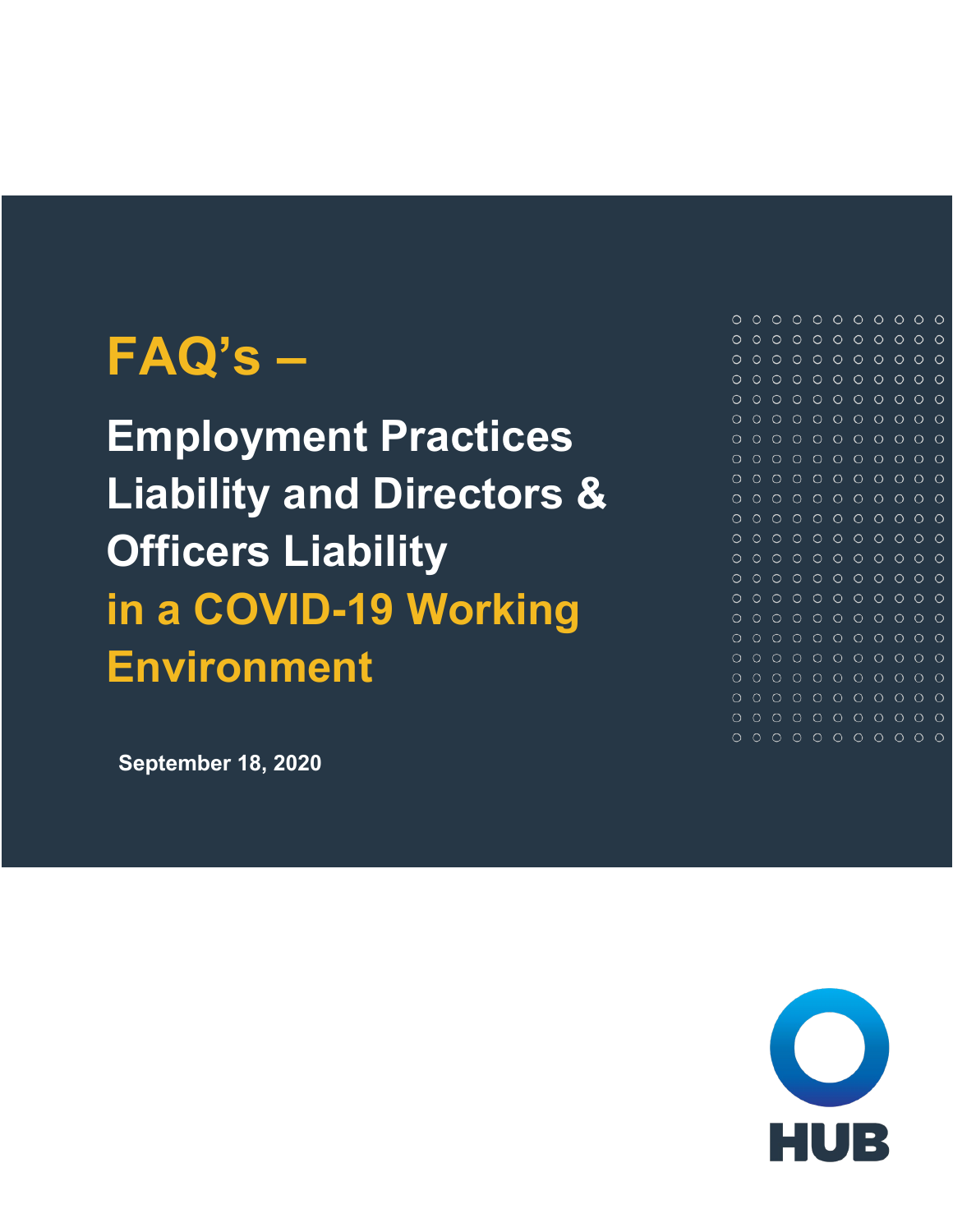## **EMPLOYMENT PRACTICES LIABILITY IN A COVID-19 WORKING ENVIRONMENT**

**Generally, Employment Practices Liability Insurance, or EPLI, responds to employee claims against an employer for, among other things, harassment, discrimination, retaliation, whistleblower, and/or wrongful termination. Claims most frequently come in the form of a demand letter, Charge of Discrimination, or lawsuit.**

*EPLI policies vary both in design and scope. Therefore, employers should check their policy to identify specific coverages, limitations, and exclusions. Answers to these FAQs are merely generalizations and are not guarantees or promises of coverage. Employers should work with their broker to review their EPLI policies and identify exclusions, limitations, and carvebacks.*

#### **What is Employment Practices Liability Insurance?**

EPLI is the insurance that generally responds to employee causes of action against an employer for certain and specific employment related claims such as harassment, discrimination, and/or wrongful termination.

**EPLI in a COVID working environment**. Employee initiated litigation is on the rise during this COVID crisis. Employers are the target of a significant flurry of litigation including a variety of causes of action. Employers' EPLI programs are especially important in an environment of heightened employee legal activity.

## **Are there claims or causes of action that may not be covered by EPLI?**

**Yes**. Coverages and exclusions vary by policy. Often, EPLI programs exclude coverage for [Occupational Safety and Health Act \(OHSA\),](https://www.osha.gov/pls/oshaweb/owadisp.show_document?p_id=3359&p_table=OSHACT) bodily injury, criminal/fraudulent acts, third-parties, wage and hour [\(Fair Labor Standards Act -](https://www.dol.gov/agencies/whd/flsa) FLSA), and the [Family and Medical Leave Act](https://www.dol.gov/agencies/whd/fmla) (FMLA). EPLI policies exclude coverage for actual or alleged violation of the responsibilities imposed by these Acts, with a carve-back for employment claims for retaliation. Such exclusions are standard in the EPL insuring agreement and not a coverage exclusion as a result of COVID.

**Coverage in a COVID working environment**. Much of the recent legal action taken against employers is rooted in health and safety in the workplace, failure to pay wages (including overtime and emergency paid sick leave), violations of the FMLA (interference or retaliation), and mass layoffs/WARN Act. We cover each of these in more detail below.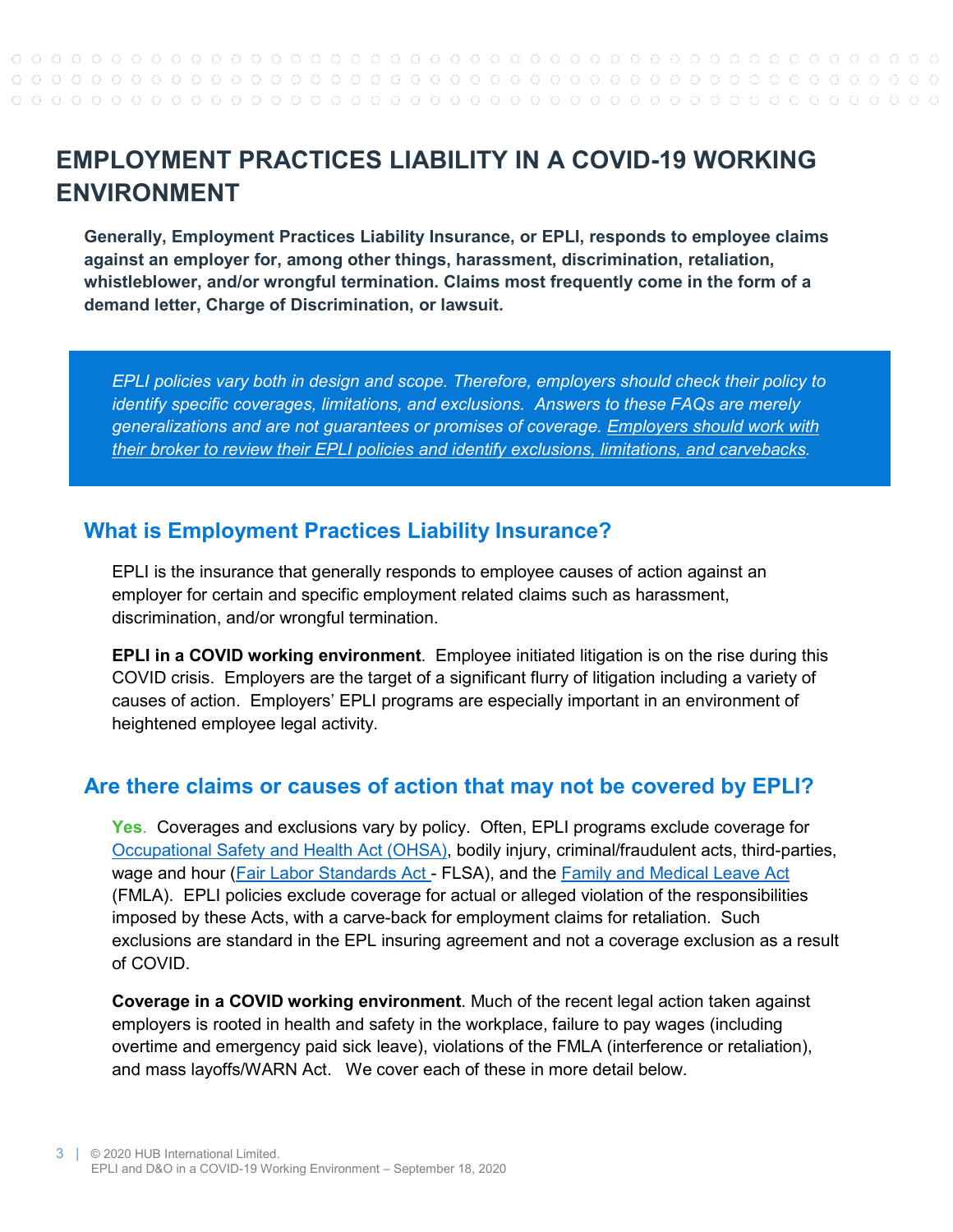## **Are violations (or alleged violations) of Occupational Safety and Health Act (OSHA) covered by my EPLI Policy?**

**No**. Almost all EPLI policies exclude alleged or actual OSHA violations. Most often, the exclusion includes defense costs, related losses, and/or settlements. However, there is a carve-back for employment claims for retaliation (i.e. wrongful termination in connection with an employee exercising their rights under OSHA).

**OSHA claims in a COVID working environment.** OSHA is the agency that oversees the body of laws regulating safety in the workplace. In addition to rules that apply to all industries, OSHA also promulgates industry specific rules. OSHA rules require that employees seeking enforcement file a complaint directly with OSHA. Consequently, employees who believe they have been subjected to unsafe working environment with respect to COVID should seek remedies through OSHA. Filing a complaint with OSHA will generally trigger an investigation into the employer's safety practices. Employers may incur a variety of expenses associated with responding to the investigation and any penalties that may ensue. Most EPLI policies generally exclude any and all government penalties and fines. Additionally, because most EPLI policies exclude OSHA claims, fees and costs (such as attorney or consulting fees) associated with a response to an OSHA investigation would likewise be excluded.

#### **Does EPLI respond to claims that an employee became infected with COVID-19 in the workplace?**

**Maybe**. Bodily injury is a standard exclusion in the EPL form usually with a carve-back for emotional distress, mental anguish, or humiliation. Therefore, if an employee sues an employer for bodily injuries associated with COVID-19, the EPLI insurance likely will not provide coverage.

However, there has been a surge of negligence and public nuisance claims against employers alleging that the employer breached its duty to their employees to provide a safe working environment. While an EPLI policy may respond to a negligence and/or public nuisance claim, the Directors and Officers insurance may also respond, depending on policy terms, conditions and exclusions.

**Negligence claims in a COVID working environment**. One of the more prevalent causes of action today are allegations for failure to provide a safe working environment. Employees allege that the employer breached its duty to provide a safe working environment and consequently, the employee contracted COVID-19 and suffered a harm or damage. Coverage may hinge on the nature of the claims and allegations. In some cases, the courts have dismissed the civil negligence action sending the employee to administrative process required by OSHA. As explained above, OSHA claims are generally excluded in an EPLI policy.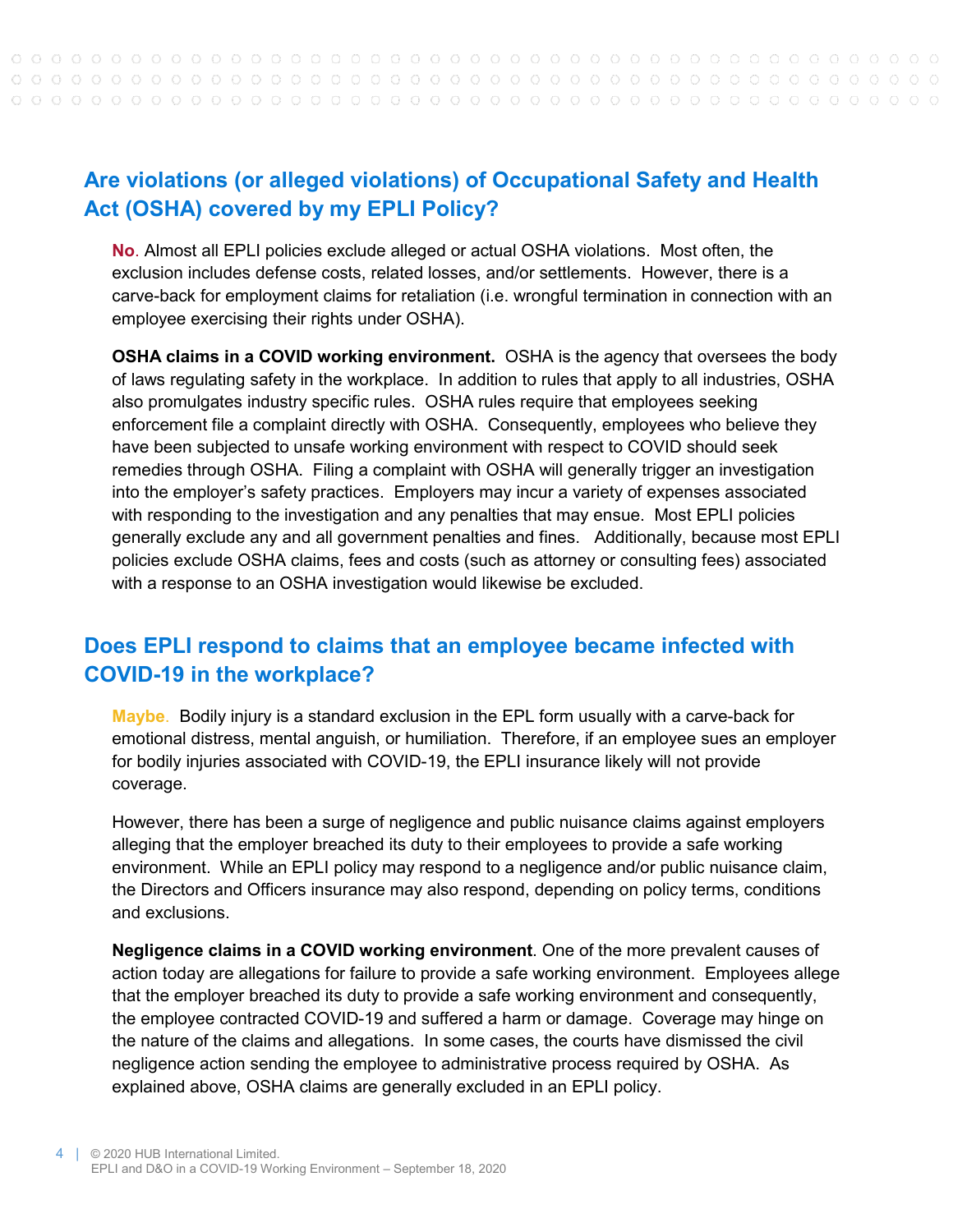#### **Will EPLI respond to wage and hour/Fair Labor Standards Act claims?**

**Maybe**. Typical EPL policy will exclude violations or alleged violations of wage and hour and FLSA. Some policies provide a carve-back of sub-limited defense costs [reimbursement] to address these allegations (limits are generally between \$50K - \$150K with very few at \$250K max.). In today's market, some carriers remove this altogether, especially on certain classes of business where hourly workers are more prevalent. Unless otherwise noted, the exclusion usually has a carve-back that it will not apply to otherwise covered employment claims for retaliatory treatment as defined by the policy form.

**Wage and Hour/FMLA claims in a COVID working environment**. Recent COVID crisis legislation provides employees with Emergency Paid Sick Leave which is regulated by the FLSA. The Department of Labor (DOL), enforces the FLSA. There has been a flurry of complaints filed with the DOL and lawsuits against employers for failure to pay Emergency Paid Sick Leave and Emergency Paid Family Leave.

Additionally, the recent and rapid changes in the working environment has led to significant claims for "failure to pay wages" under the FLSA. For example, employees working from home may not be logging all hours worked. Most often, employees claim that the employer has failed to pay wages and/or pay overtime. Employers with EPLI policies that exclude FLSA claims may face significant financial exposure for these claims.

## **Will EPLI respond to claims associated with a leave of absence such as FMLA and/or Emergency Paid Sick Leave and/or Emergency Family Medical Leave?**

**Maybe**. Coverage for FMLA and related leave of absence claims varies by EPLI policy. Many EPLI policies have an FMLA exclusion or carve-out. In fact, many policies specifically exclude both defense costs and losses/settlements in connection with an FMLA claim. However, like OSHA claims, many EPLI policies will include a carve-back for "retaliation" in the event an employee claims that he/she experienced adverse action associated with seeking his/her rights under FMLA.

**FMLA claims in a COVID working environment**. FMLA has been in the spotlight during the COVID crisis. Among other qualifying events, FMLA provides job restoration rights to employees who personally, or may have an immediate family member, experience a serious health condition (as defined by the FMLA). Additionally, legislation passed during the COVID-19 crisis expanded the use of FMLA providing employees with "emergency FMLA" leave in response to day-care, camp, and/or school closures. Consequently, the FMLA has taken center stage in this COVID working environment. Likewise, so have the FMLA claims. Employers with EPLI policies that exclude FMLA coverage may face significant financial exposure for these claims.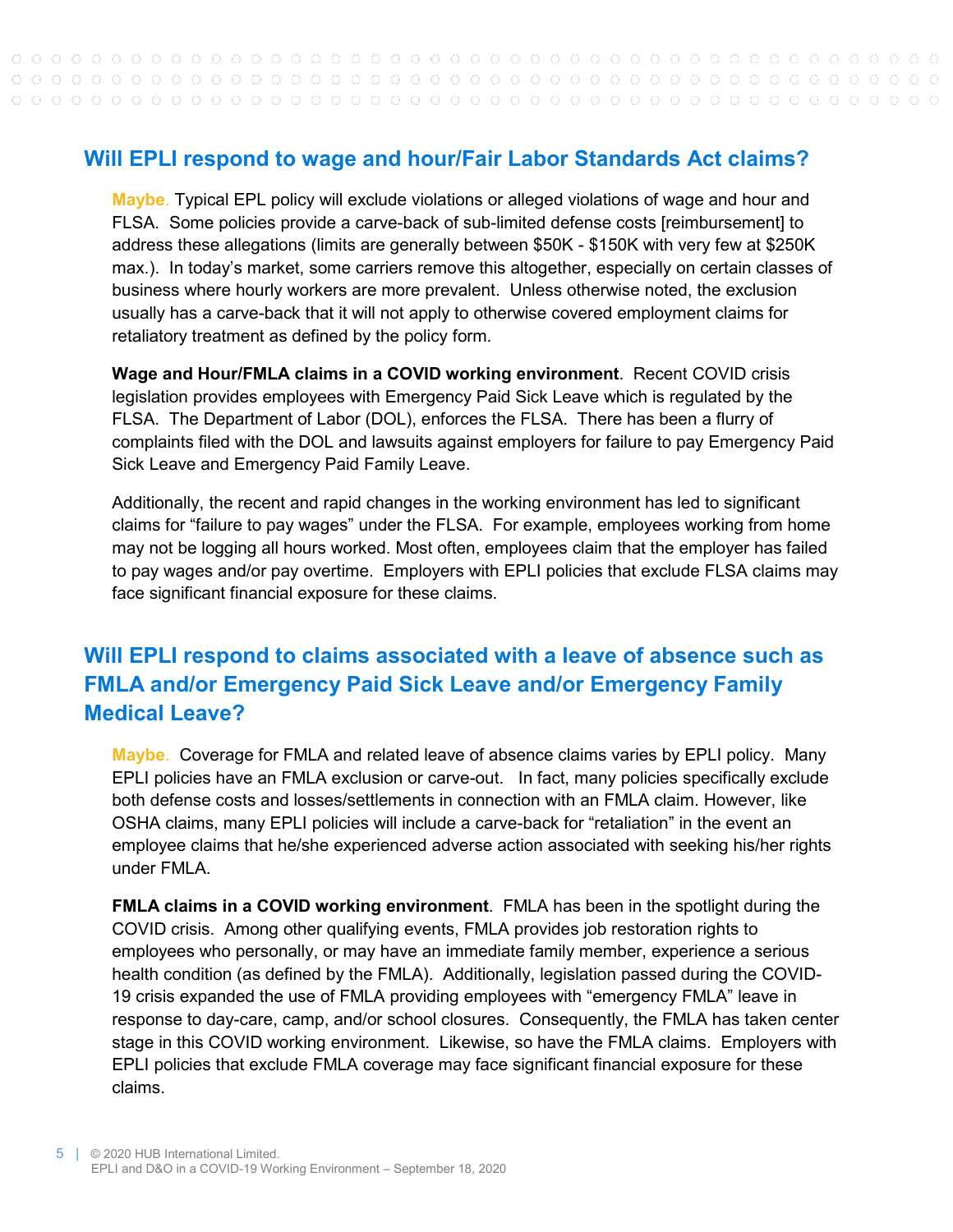## **Does EPLI respond to claims for mass layoffs or Worker Adjustment and Retraining Notice Act (WARN Act)?**

**Generally, No**. As a result of the COVID crisis, many companies are laying off workers. In some cases, depending on the scope and size of the layoff, the employer may be subject to the WARN Act which requires certain advanced notice to employees. Likewise, some states have their own equivalent of WARN Act requirements. Oftentimes, employees will bring claims against their previous employer for failure to adhere to the WARN Act (or state equivalent) requirements. Most EPLI policies do not respond to claims associated with WARN Act (or state equivalent) violations.

**Layoff/WARN Act claims in a COVID working environment.** Most especially in the beginning of the COVID crisis, many employers saw an immediate drop (or complete elimination) of all business activity and revenue. As a result, many employers immediately laid-off a portion or all of their workforce. Consequently, employers subject to the WARN Act were not able to provide the necessary and required advanced notice to employees. Employees have filed suits and complaints against employers for failure to comply with the WARN Act requirements. Most employers are left without insurance to respond to these WARN Act claims.

In the current marketplace, numerous carriers have been trying to impose attaching new terms for mass layoff/reduction in force (i.e.-sublimit of coverage with higher retention threshold and coinsurance). As to violations and alleged violations of WARN Act, always excluded with a carve-back on employment claims for retaliation.

# **DIRECTORS & OFFICERS LIABILITY IN A COVID-19 WORKING ENVIRONMENT**

#### **What is Directors & Officers Liability Insurance?**

Directors and officers (D&O) liability insurance protects the personal assets of corporate directors, officers, employees, and their spouses, in the event they are personally sued by employees, vendors, competitors, investors, customers, regulatory bodies or other parties, for actual or alleged wrongful acts in managing a company.

The insurance, which usually protects the company as well, covers legal fees, settlements, and other costs. D&O insurance is the financial backing for a standard indemnification provision, which holds officers harmless for losses due to their role in the company.

**D&O in a COVID working environment**. It is not unusual to see an increase in D&O claims during a period of economic hardship or recession. With the country's economic future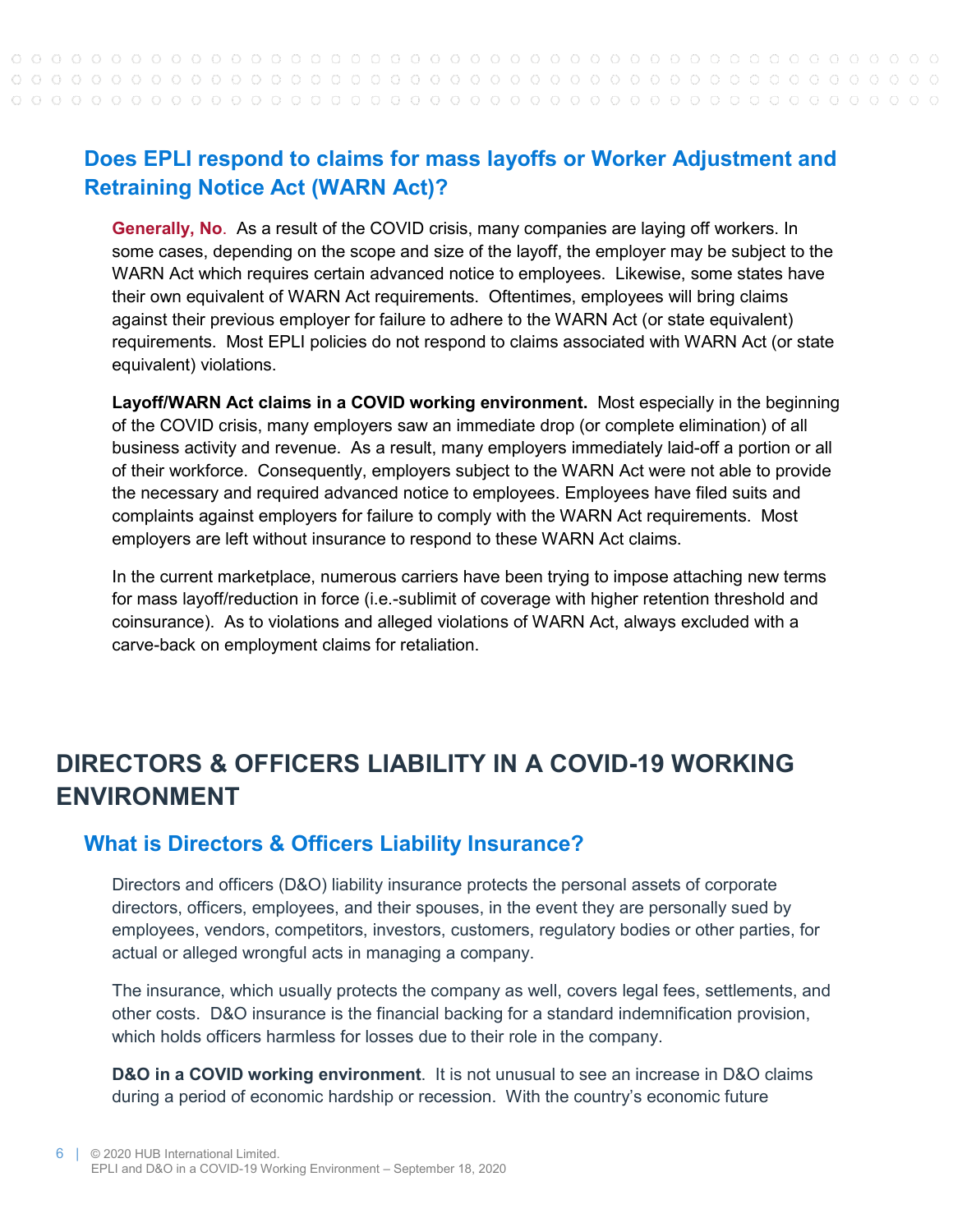> continuing to remain uncertain, we expect to see a heightened risk of D&O lawsuits in the future. Moreover, with a potential global recession on the horizon, bankruptcies have and will continue to disrupt entire industries. As a result, the advancement and indemnification protections executives rely on to personally protect themselves may not be available if needed. D&O coverage may be the only protection available, making it more important than ever.

## **What types of COVID-19 related claims would you expect to trigger D&O insurance?**

- Direct and derivative securities claims and class actions arising out of COVID-19 financial reporting obligations or public statements about a company's response to the pandemic, alleged board failure to manage the business impact from COVID-19, or other alleged management-related acts resulting in a diminution of share value or other economic losses;
- Antitrust lawsuits alleging price-gouging or price-fixing against publicly traded companies;
- Regulatory investigations in connection with SEC reporting and disclosure requirements, unfair trade practice claims, alleged misrepresentation and accounting issues, and claims under the False Claims Act and Foreign Corrupt Practices Act; and
- Claims by creditors, trustees, shareholders, and other stakeholders post-petition in bankruptcy.

To be clear, D&O wording is not likely to speak to specific risks associated with COVID-19, but most policies will respond to traditional D&O perils, including those triggered by COVID-19 events.

## **Does D&O insurance provide any additional coverage to private companies?**

**Yes**. Unlike public company D&O, private companies have broad entity coverage that would likely be triggered by negligence-based claims, for example: negligence in risk mitigation, preparedness and response to COVID-19. Depending on the wording of the policy, D&O may also extend to government investigations and inquiries.